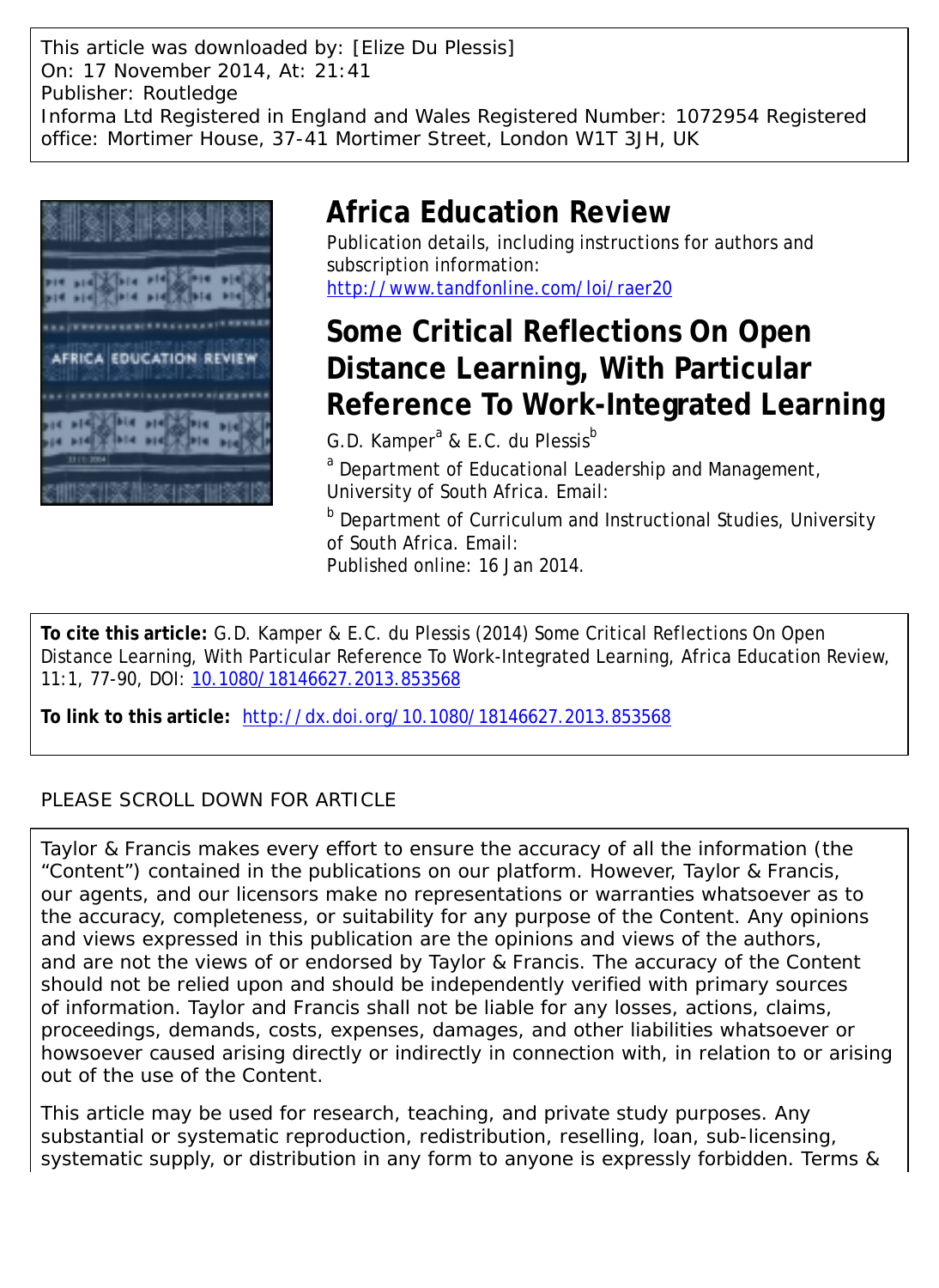Conditions of access and use can be found at [http://www.tandfonline.com/page/terms](http://www.tandfonline.com/page/terms-and-conditions)[and-conditions](http://www.tandfonline.com/page/terms-and-conditions)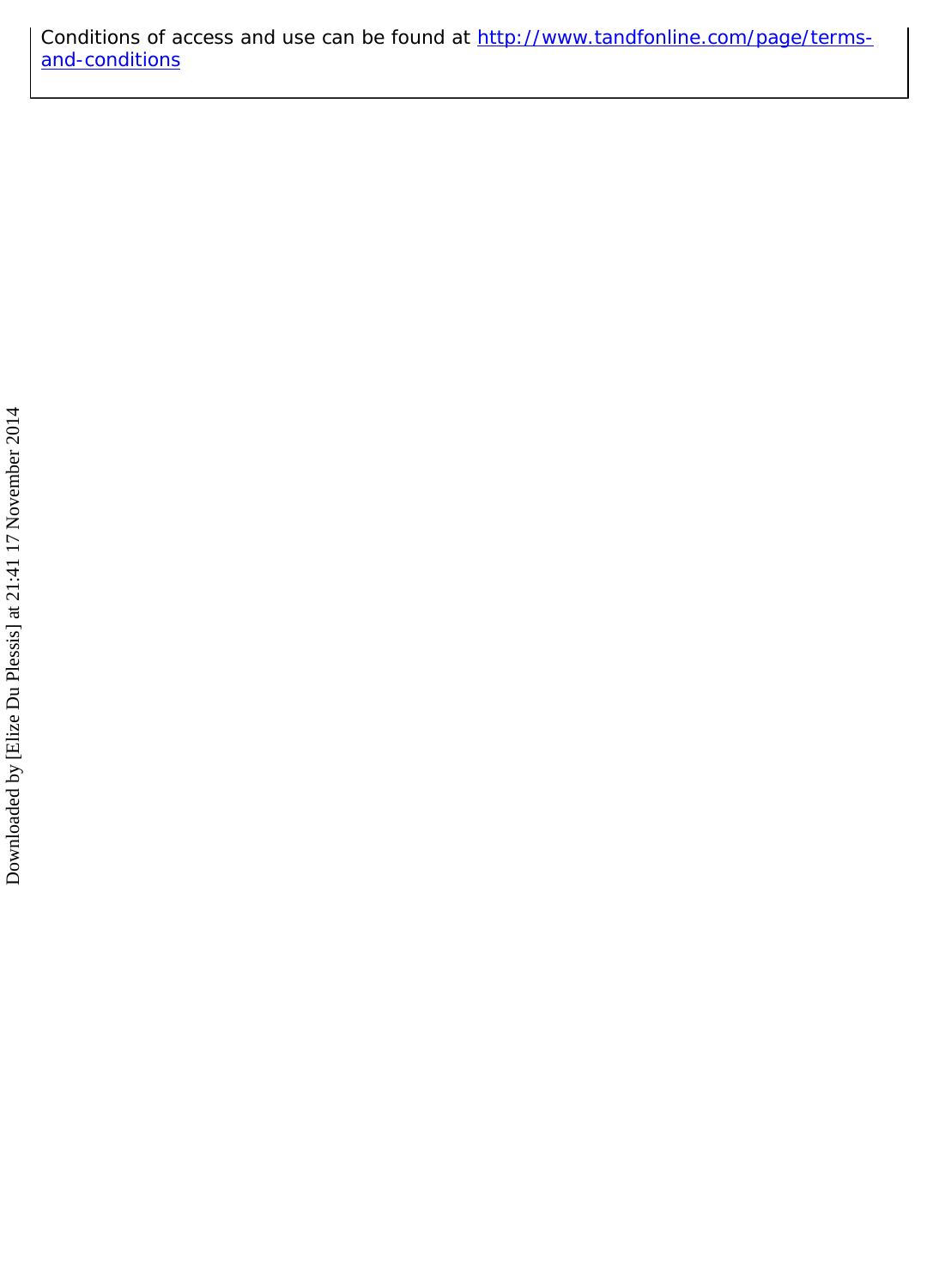# Some Critical Reflections On Open Distance Learning, With Particular Reference To Work-Integrated Learning

G.D. Kamper

Department of Educational Leadership and Management, University of South Africa Email: kampergd9 @gmail.com

. . . . . . . . . .

E.C. du Plessis Department of Curriculum and Instructional Studies, University of South Africa Email: dplesec@unisa.ac.za

#### Abstract

The notion of 'openness' in terms like open distance learning (ODL) is sometimes rather carelessly used, for example in the work-integrated learning (WIL) of distance learners (such as the teaching practice of UNISA's education students, where schools and UNISA form a partnership). We indicate that there is very little 'openness' in this type of learning, and that ODL and WIL are in fact two irreconcilable concepts. Yet, when WIL is considered in relation to distance education (DE) there is no problem, because DE is a clear and generally understood concept, indicating a particular mode of education provision, within which WIL can be neatly and meaningfully accommodated. We conclude, also on the basis of empirical evidence, that WIL and DE (and not ODL) constitute the proven, established and ideal conceptual frameworks for the design and implementation of inter alia teaching practice (as WIL) in distance teacher training. In closing, we briefly reflect on the implications of our conclusion for institutional identity.

Keywords: appreciative theory, open learning, open distance learning, open distance learning institution, distance education, teaching practice, work-integrated learning

ISSN 1814-6627 (print) 1753-5921 (online) DOI: 10.1080/18146627.2013.853568 University of South Africa Press

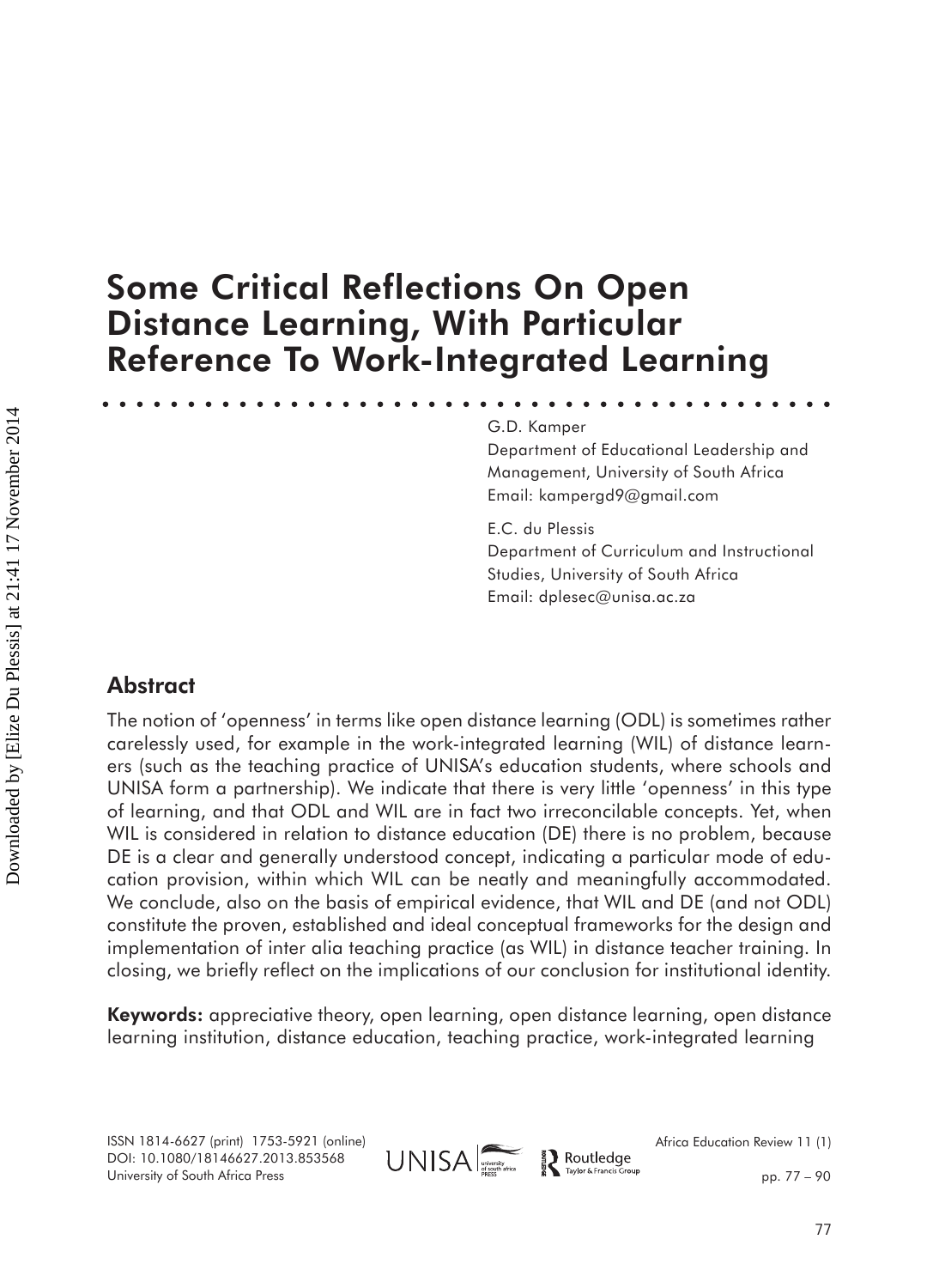# Introduction

The terms *open learning* and *open distance learning* (UNISA, 2008) have acquired significant status in the ranks of distance education (DE) providers. This is not surprising, in view of the popularity of constructionist, studentcentred perspectives on learning. In this vein, the 'openness' of learning denotes optimal student choice with regard to content, time, place, pace, instruction and assessment (Tait, 1994:27; Wei, 2010:49). So-called 'open universities' and 'open distance learning (ODL) institutions' have come to the fore – mostly from the ranks of higher education (HE) institutions which traditionally branded themselves specifically as DE providers. In the present era of massification of HE, the branding as 'open' has caught on for mainly political and marketing reasons. Not unexpectedly, this popularity sometimes results in the careless use of the notion *open* in all aspects and forms of distance learning. One such form of distance learning is work-integrated learning (WIL), for example in the teaching practice of UNISA's education students, where the university and schools are in partnerships (i.e. UNISA has to place education students at a specific school and during a specific time of the year.) As a result of a previous study on teaching practice as WIL (Du Plessis, 2011:60–70) we felt the need for some critical reflections on the 'openness' of teaching practice WIL of education students of UNISA, which brands itself as an ODL-institution. In a venture of crucial importance such as providing for teaching practice, conceptual rigidity is a *sine qua non*.

In the following sections, we firstly provide the conceptual framework for our work by elucidating the concepts *school-university partnership, DE*, *ODL* and *WIL.* We then attend to the application of WIL in the DE context, with brief reference to empirically investigated distance learner experiences of teaching practice (as WIL). We close with some critical reflections on the links between WIL, DE and ODL, and on the notion ODL itself.

# Conceptual framework

For the purposes of our argument's development, the concepts *school-university partnerships, DE, ODL* and *WIL* are of key importance. These concepts are now briefly explained.

## *School-university partnership*

There is general agreement among educators, politicians, and others concerned with education that schools alone are unable to successfully respond to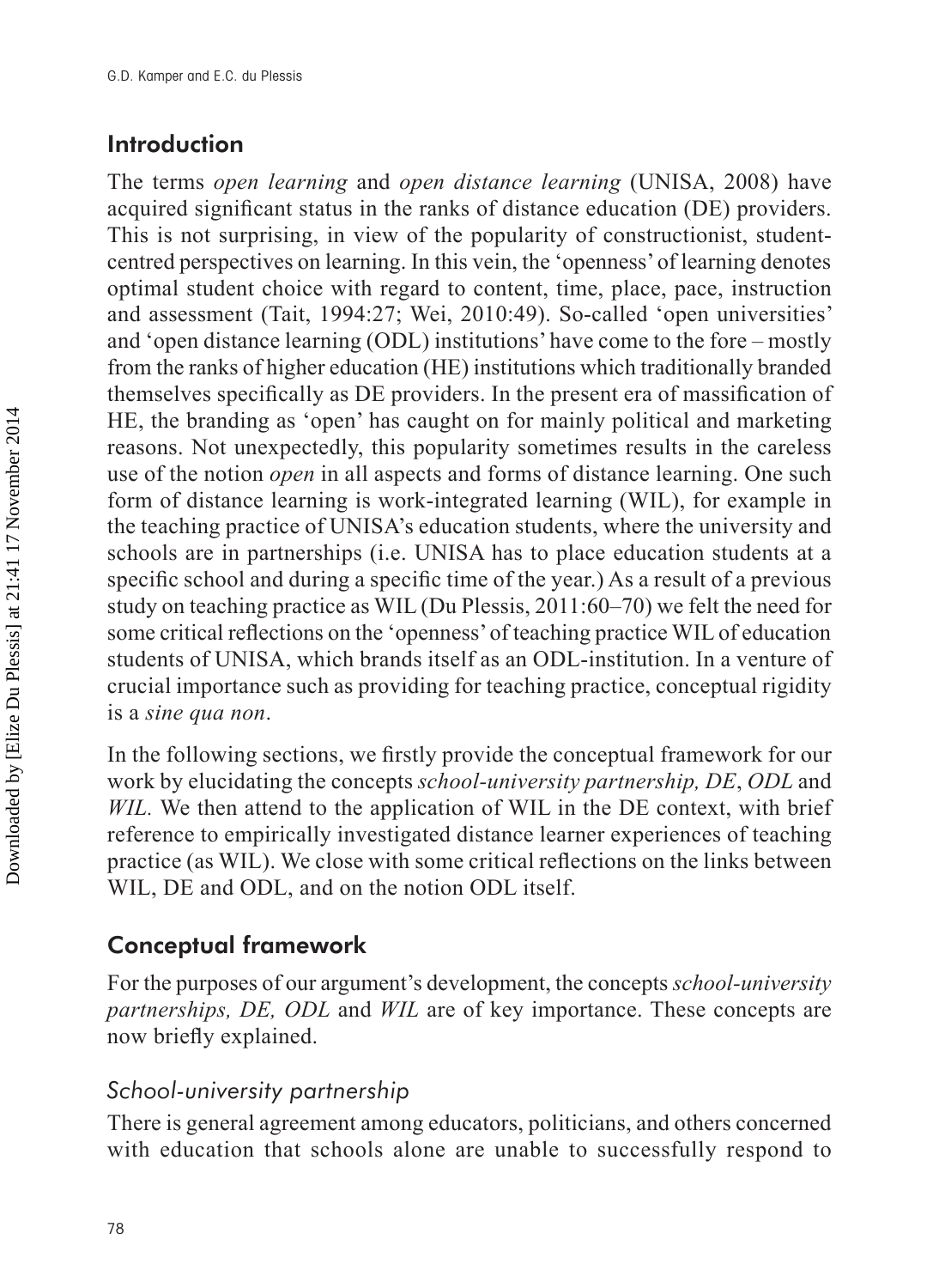the changing family structures and values, global economic climate, social pressures, and the societal demand for educational accountability (Robinson and Mastny, 1989). It is increasingly important that schools form sustainable partnerships with stakeholders if schools are to successfully complete their mission (Railsback and Brewster, 2003). The value of educational partnership is particularly evident in teaching practice of student teachers. The Higher Education Quality Committee (HEQC, 2008) has high expectations of this mode of learning – according to its requirements for teaching practice, the selection of schools, placement of students, training of mentors and mentoring during the teaching practice period and assessment of students' competence and feedback to the university are in constant need of improvement. Such improvements can only be effectively made through sound educational partnerships.

In the twenty-first century, schools are interactive and essential components of an interactive network of social institutions, creating a seamless web of global sustainability. Sustainability requires facing problems by focusing on possibilities through collaboration, cooperation, and commitment to participate in the planning, implementing, and assessment process. Moreover, it requires common agreement on the indicators that assess whether the involved partners are healthier as a result of the partnership (Leibman and El-Eini, 1996).

Healthy, sustainable relationships are at the core of creating effective partnerships between the school and stakeholders (Brewster and Railsback, 2003). Partner stakeholders respect each others' values and bring competence and integrity to the partnership (Bryk and Schneider, 2002).

The health and sustainability of partnerships can be effectively determined through appreciative inquiry. Appreciative inquiry's basic premise is to focus on organisational strengths through a collaborative approach in identifying an organisation's and its members' potential. The approach thus appreciates the good that is inherent in an organisation in envisioning what might be, and by collaboratively co-constructing a path to achieving and sustaining the organisations' vision (Cooperrider, Whitney and Stavros, 2003). Facilitating the formation of partnerships is the key ingredient in this asset-based approach. From an inter-organisational and research perspective, appreciative inquiry approaches the partnership from an affirmative focus, seeking to discover what gives life to organisations and sustains their growth (Cooperrider and Whitney, 1999). Thus, approaching school-university partnerships from an appreciative inquiry theoretical perspective creates an environment for building trust, affirming partnership members, increasing bridging capital, and addressing challenges as part of a life sustaining growth experience.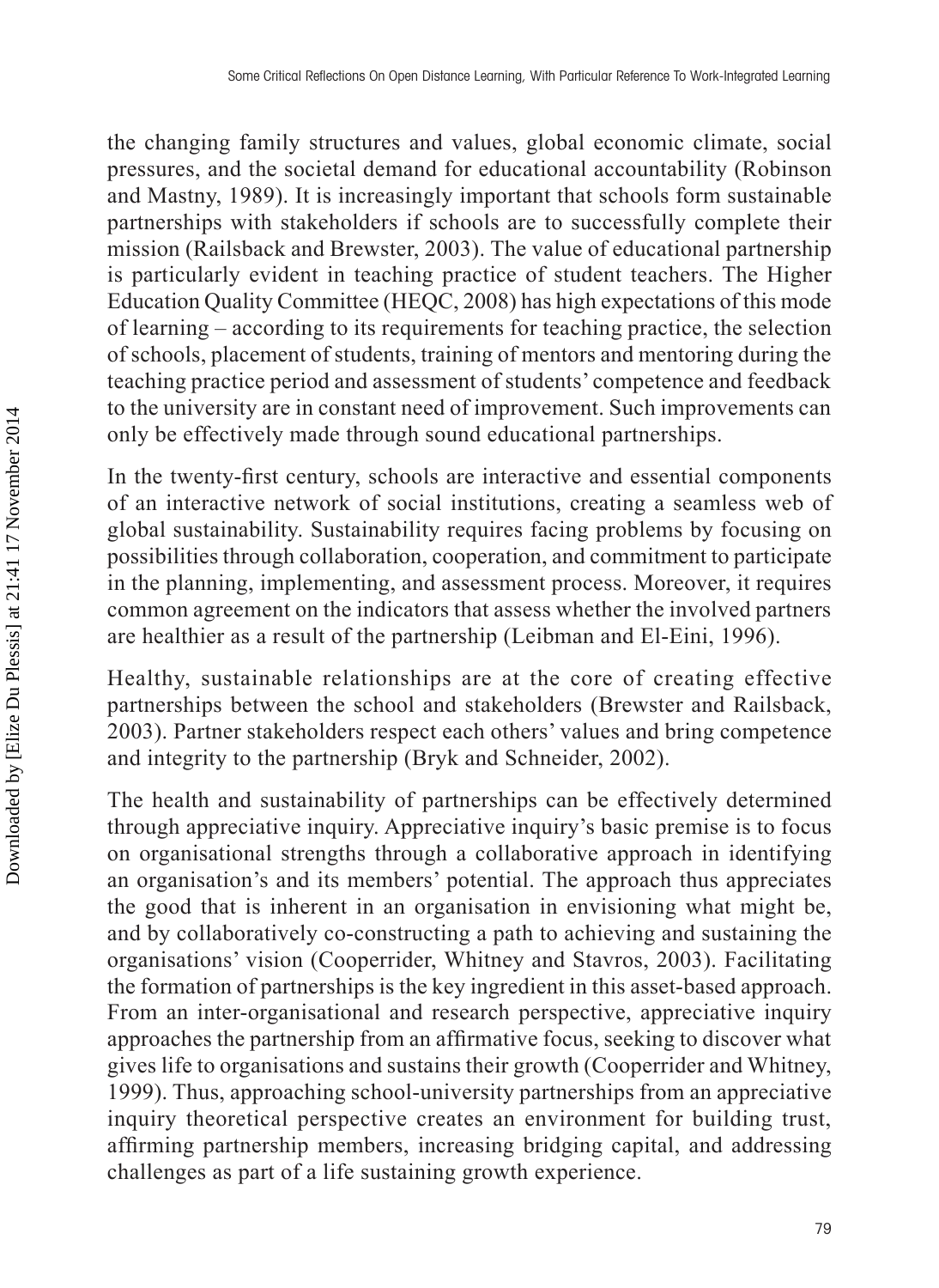It must be noted that appreciative inquiry is inherently a research activity. Through the application of appreciative inquiry in action research projects, school-university partnerships can be encouraged and developed. Action researchers who apply appreciative inquiry are participative in nature. They recognise that people learn collaboratively by adapting their knowledge to their experiences (Allen, 2002). Lewin argued that involvement in the organisation was important so that one could understand the change that was occurring (Schmuck and Schmuck, 2004). The implications of interacting with the organisation provides the researchers with a profound opportunity that if one wanted to change the system, one had to first participate in the system as a partner. A willingness to become involved in the system is the first step in forming working partnerships between researchers and schools.

#### *Distance education*

From its earliest conceptions, DE has always been conceptualised from the 'provider' perspective, yet with features of flexibility and supportive communication (Van der Merwe, 2011). The theory of Wedemeyer (1981) emphasises the application of technology for promoting democracy and independent study through extended access and interactive communication. Holmberg (1989) distinguishes the guided conversation character of DE, manifesting in various forms of study at all levels so as to facilitate learning. Although there is mostly no direct contact, students benefit from the conversation contained in pre-produced courses, and from interactive communication with their lecturers. Moore (1993) highlights the maintenance of a transactional balance between the variables of dialogue, structure and learner autonomy. The transactional balance is dependent on proper communications media, the design of courses, the selection and training of lecturers, and the learning styles of students. Peters (2008) emphasises the principles of industrial organisation whereby technology enables large numbers of students to access university study due to online learning possibilities in a knowledge-based economy characterised by a digital environment.

It is clear that DE is unthinkable without flexibility. This aspect is clearly implied in a typical institutional policy description of DE: 'Distance education is a set of methods or processes for teaching a diverse range of students located at different places and physically separated from the learning institution, their tutors, as well as other students' (UNISA, 2008:1).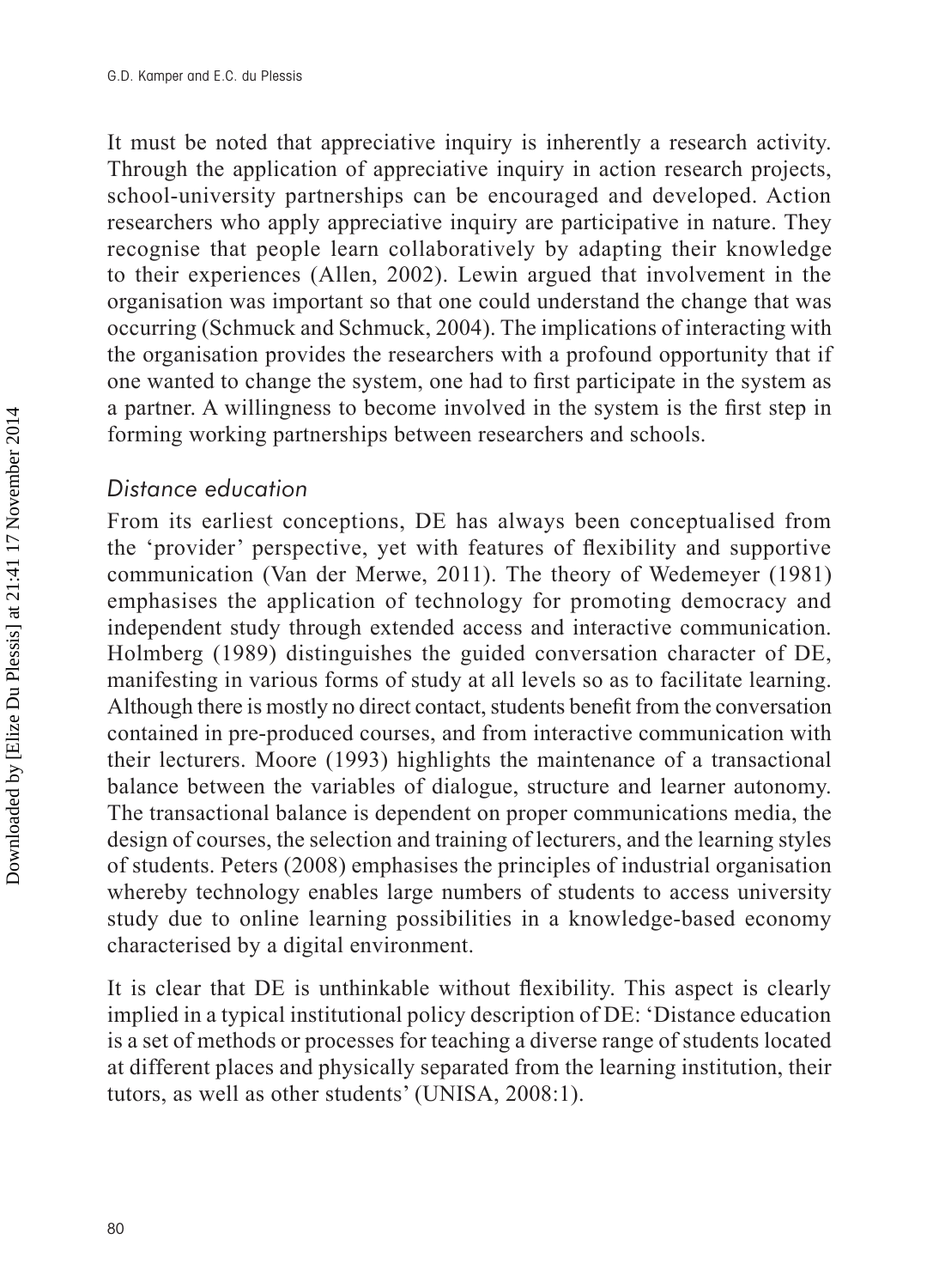# *Open distance learning*

The world-wide post-modern educational paradigm shift from provision thinking to student-centred thinking, led to a sharp increase in the popularity of the 'open learning' concept. In this perspective on learning, the learner decides on *inter alia* the following (Mackintosh, Waghid and Van Niekerk, 1997:166–169): To learn or not to learn; what to learn; how to learn; where to learn; when to learn; the pace of learning; who to go to for assistance; how to evaluate what has been learned, and what to do next. 'At the heart of open learning is learner choice: putting decisions about learning into the hands of the learners themselves' (Wei, 2010:48). Holmberg (1989:17) addresses a popular misconception by emphasising that open learning is not synonymous with DE. Any educational institution (on the whole spectrum from contact to distance teaching) can offer open learning, 'as long as they take measures to make their educational programmes more open and flexible as regards time, place, courses, methods, ideas and people' (Wei, 2010:48).

Yet, the concept *open learning* gained a firm foothold particularly in the realm of DE, resulting in the extended concept *ODL*. ODL thus refers to DE students' choice with regard to the content, time, place, and pace of learning, method of instruction and nature of assessment. In its ideal form, ODL suggests that the provisioning for multi-learners, with multi-modes, by multimedia, at multilevels, and for multi-purposes, is aligned with cognisance of the needs of a knowledge-based society, with due emphasis on diversity encompassing the range of learner characteristics, learning conditions and learning environments (Van der Merwe, 2011). This scope of student-centeredness is impressive and attractive, and not surprisingly, ODL has become the 'hype' to the extent that most recognised DE institutions wish to be viewed and accepted as 'ODL institutions' (as is apparent, for example, from the general use of the term in UNISA's internal and external communication).

# *Work-integrated learning*

WIL is a defining element of a holistic educational strategy known as cooperative education, which advocates the formal integration of structured real-life experiences (workplace or community service) into the overall programme curriculum. It is a departure point for applied learning that focuses on work experience under supervision and/or mentorship in the workplace. It is a learning programme that focuses on the application of theory in an authentic, work-based context (Mbango, 2009).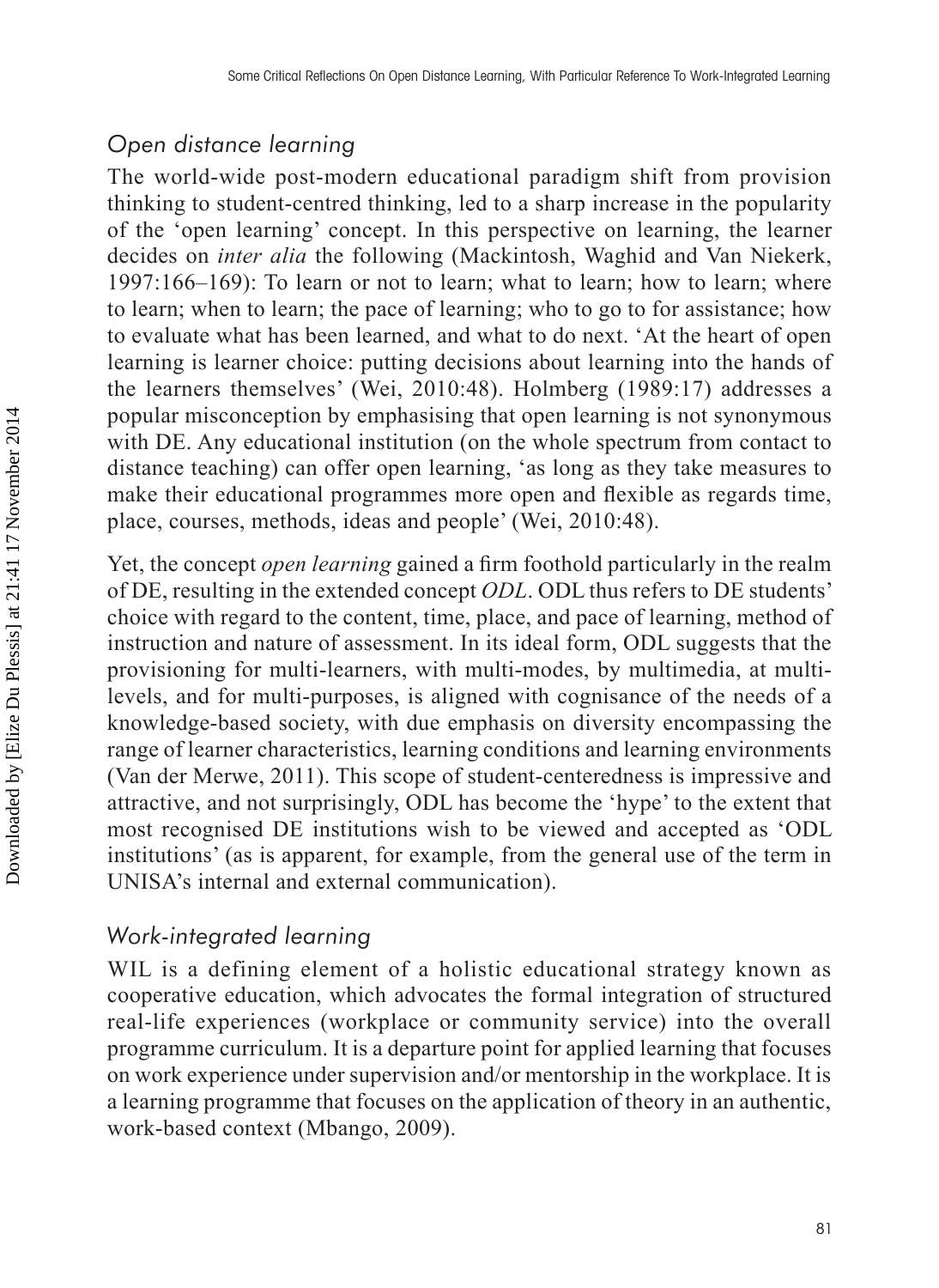WIL is thus a distinct form of learning experience, which incorporates the workplace setting as a component of learning (Bennet, 2005:3). Students learn from authentic work experiences and are required to produce evidence of such learning in the form of portfolios, projects, reports, logbooks, applied assignments and/or presentations to panels for evaluation purposes. Some of the fundamental features of WIL are the following:

- The appropriate vocational community is a key role player in the curriculum decision-making process.
- The learning outcomes determined during the curriculum development process are translated into WIL guidelines for the student and the workplace mentor. The learning materials include assessment tasks, criteria, and so on.
- The university actively engages in marketing cooperative education in order to secure sufficient and suitable WIL placement opportunities. Learner support staff further facilitates the placement of unemployed students.
- The university mentors individual students, and plans and enters into contracts with institutions.
- The university manages the regular and systematic *in situ* monitoring and assessment of WIL, and remains responsible for verifying the attainment of the predetermined WIL outcomes by individual students.

For learning to come from the experience of participating in WIL activities, these activities, according to Bennet (2005:5), must provide a meaningful experience that is intended and accredited by the institution.

The aims of WIL are:

- to expose students to the real world of the workplace while studying;
- to assist students to gain general work experience in a professional work environment;
- to help students develop a range of valuable generic skills; and
- to make the transition from student to employee easier (Mbango, 2009).

In the realm of teacher training, WIL is ideal in preparing the student to become an effective teacher because, according to Milne (2005:5), the student interacts with the leadership, staff, learners and other role players during practical teaching. Students learn by observing, participating, intervening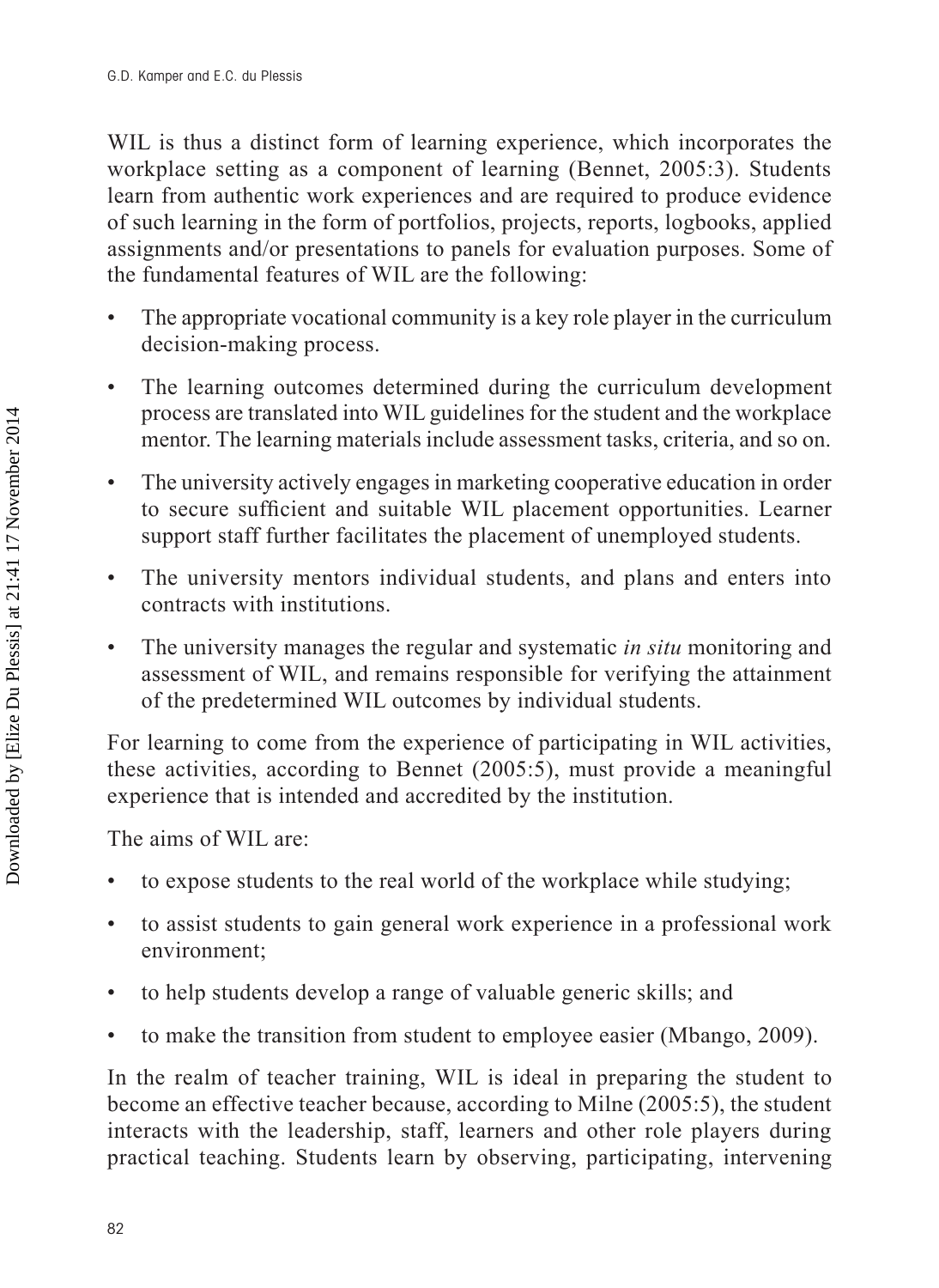in and influencing what is taking place. Incorporating all of these features optimally in teaching practice can constitute pertinent challenges, particularly in the DE context.

## Work-integrated learning in the distance education context

## *Work-integrated learning as part of distance education*

As part of the flexibility of DE, WIL has always been viewed as an accepted, even highly desirable part of the DE curriculum. It is thus not surprising that an established DE institution like UNISA has a dedicated policy on experiential learning, inclusive of WIL (UNISA, 2011). In the preamble to this policy, experiential learning is described as

*... the process of making meaning from direct experience and an interplay between theory and practice. It is learning through reflection on doing. Experiential learning as an educational method facilitates the exposure of students to realistic experiences and important contextual characteristics of relevant disciplines*. (UNISA, 2011:1)

The policy (UNISA, 2011) states that experiential learning can include WIL, and it denotes the integral part which the DE institution plays in the latter in the following description: 'WIL means educational activities that integrate theory and practice in work-based contexts. These activities are assessed by the university and contribute to exit-level outcomes of a qualification'.

Several studies on teacher training through DE reveal that the organisation of practice teaching (i.e. WIL) for teacher trainees presents both logistical and educational challenges (Aldridge, Fraser and Ntuli, 2009:147). Problems facing practical teaching via DE include the placing of students at approved schools, mentoring and supervising them during school visits, building relationships with all stakeholders, assessment and feedback. One of the biggest problems for DE, particularly in a developing country, is overcoming transactional distance. Moore (1993) defined *transactional distance* as 'a psychological and communications space to be crossed, a space of potential misunderstanding between the inputs of instructor and those of the learner' (Gorsky and Caspi, 2005:1). In practical terms, such a transactional gap can exist between students and the institution, between students and lecturers/tutors, between students and courseware and between student and student.

Student experiences of WIL in the DE context are self-evidently a valuable source of information in determining the extent of this transactional gap in the school-university partnership. The questions are: To what extent is WIL really effective in the DE context, and if the extent is indeed significant, what are the pertinent opportunities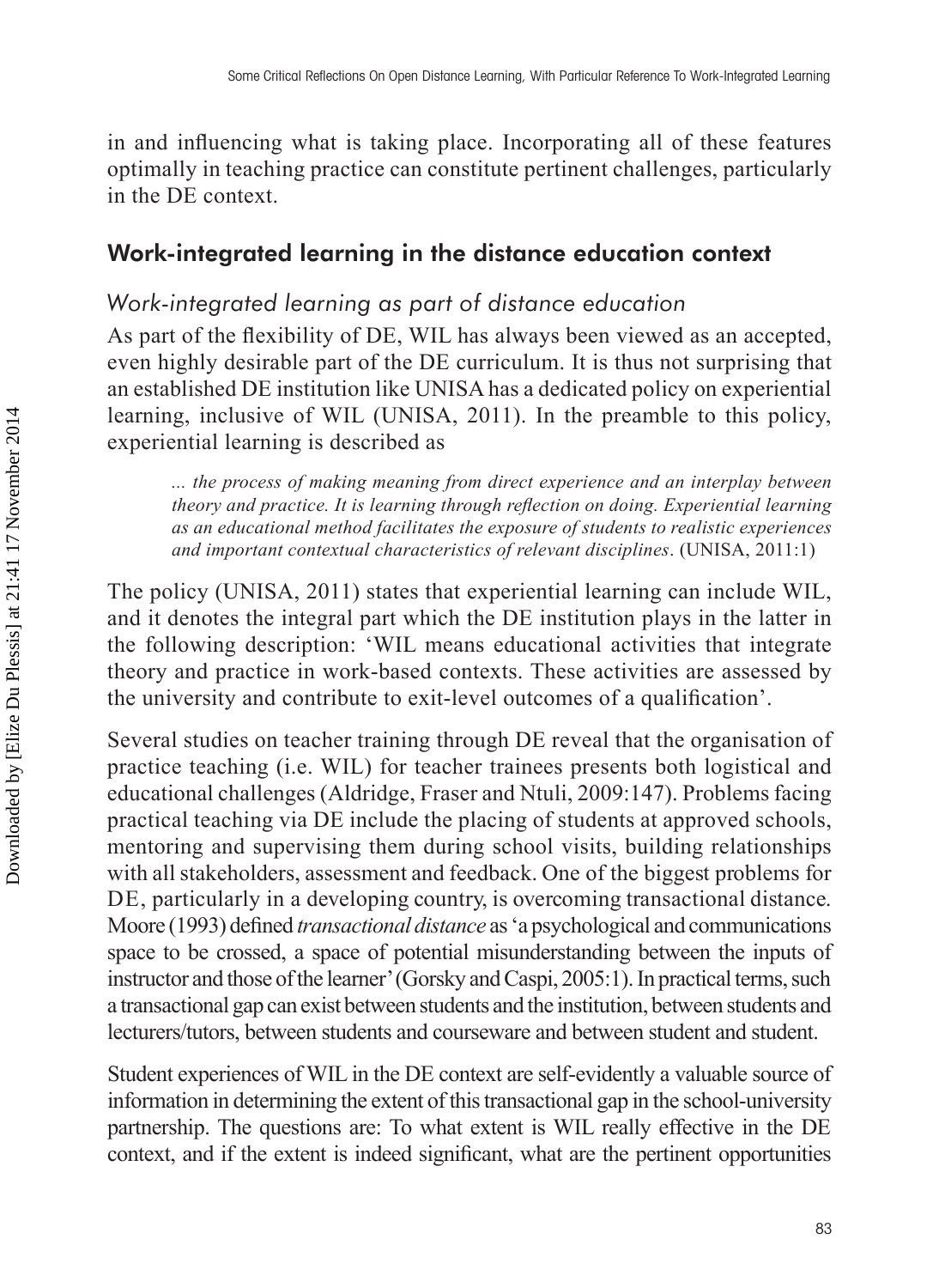and challenges? Directly related to teaching practice, the question is: What are the students' views on teaching practice in the DE context, what problems do they experience, and to what extent can teaching practice challenges in a distance learning context be overcome?

In the following section, we provide answers to these questions with reference to the findings of an empirical research project (Du Plessis, 2011:60–70).

## *Student experiences of teaching practice (as work-integrated learning) in distance education context*

The research project (Du Plessis, 2011:60–70) involved a qualitative research approach, in the interest of in-depth probing of students' views and perspectives on their teaching practice as WIL. Purposive sampling was used to select 40 students enrolled for teaching practice modules in the B.Ed. and PGCE programmes at UNISA. The students purposively selected for the research were from different schools, namely from multicultural, single-culture, parallelmedium, dual-medium and single-language schools. Some students were from suburbs, some from rural areas and some from city centres. Data were gathered using qualitative research interviews. The biographical information of the students was as follows: From the 40 students, 37.5% were male and 62.5% were female students. The participants' ages ranged from 20 to 40+. The participants were also representative of different cultural groups. The ethical measures to which the researcher adhered included informed consent from the participants. Trustworthiness was established by using verification measures as ways to guard against biases in the findings, for instance by comparing the responses received in order to identify trends or patterns. Confidentiality was also ensured by safeguarding participants' anonymity.

The intention was to elicit the students' views on teaching practice and problems they experience while doing their teaching practice. The data yielded useful information on the role of UNISA, the school and the student. The dataanalyses highlighted two pertinent aspects of teaching practice, namely study material and school context. For the purpose of this research, the focus will be on school context only, in accordance with our theoretical framework on school-university partnership.

Regarding the schools as WIL (teaching practice) partners, the following responses were given by students:

Students were welcomed by school principals and received all the required support. One student in a rural well-resourced single-medium high school said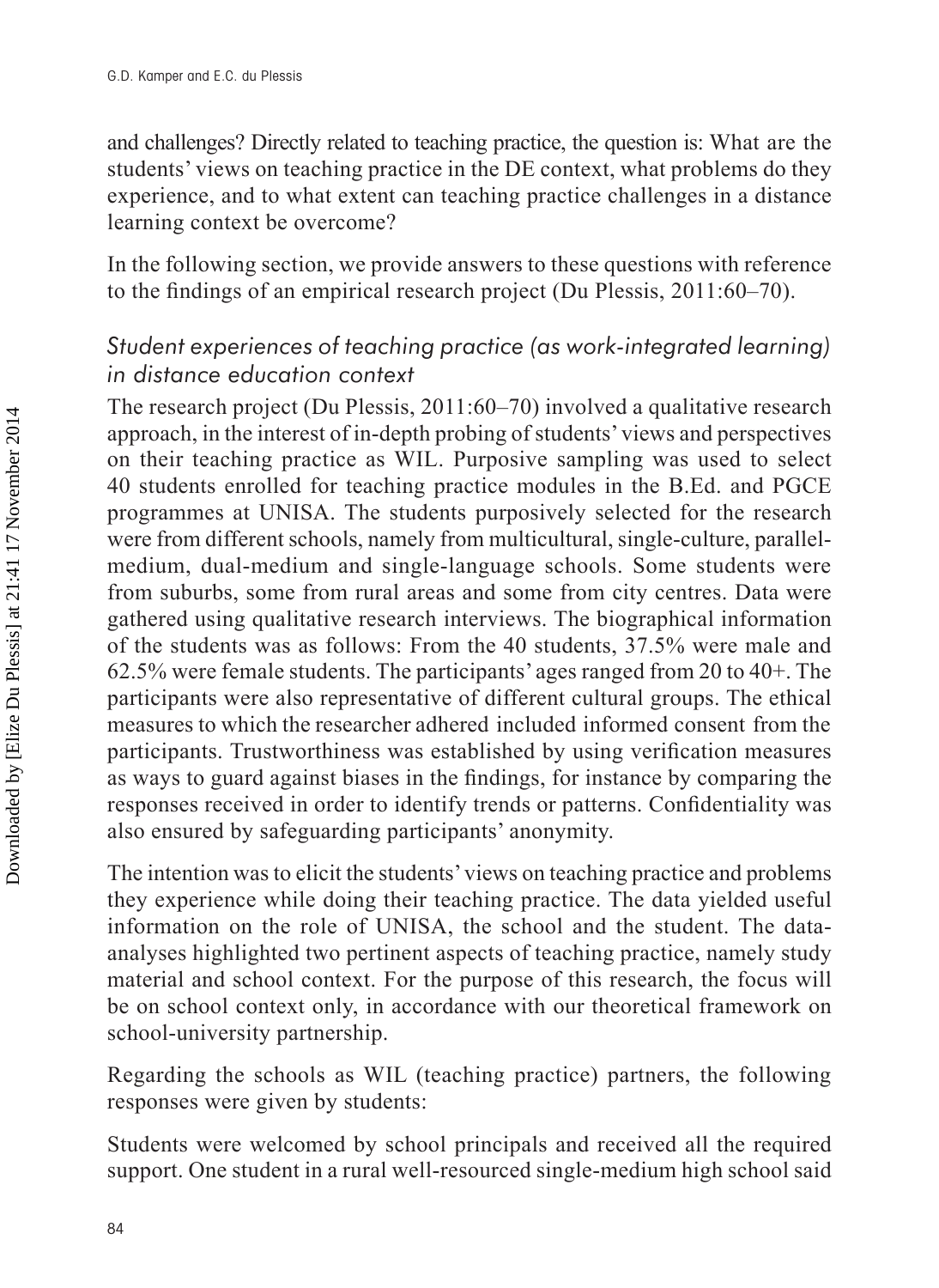that she felt totally involved in the school – 'just like part of the school'. One student in a well-resourced high school said: 'Practical experience (standing in front of a class) gives you an understanding of the reality of teaching'. One student placed in a well-resourced private school, commented on an excellent, well-established team that gave him support through the beginning stages as well as material for lesson plans. Most of the students found the schools very supportive: they felt part of the school and it was exhilarating for them to be involved in practical teaching. Another student, a 34-year-old male from a private well-resourced school testified that the teaching practice in schools worked well: 'I can fill a notepad because there was exciting things that happen, or different things that happen, different situations come up which is really what is fascinating about the whole teaching environment which is so dynamic, like it changes all the time and you never know what is going to come round the corner next.'

Teachers were found to be accommodating and helpful in general, although some students felt that they had been thrown into the deep end. Some students had a range of teachers and were exposed to various teaching approaches. Most of the students were exposed to the full spectrum of teaching activities and were treated as true colleagues. Students felt that most schools were professional, with good resources like computers, whiteboards and access to the internet, science laboratories, and textbooks for teachers and learners. All the same, a minority of students felt unwelcome and sensed that teachers at schools felt threatened by them as students. Some teachers were not willing to complete assessment forms or evaluate lessons presented by the students. One student indicated that schools need to spell out their expectations of students. The responsibility of the school should also be made clearer. Students furthermore indicated that the placement of students at schools is problematic, because not all the schools offer all the subjects. Sometimes students receive placement letters too late to fit their teaching practice into a specific time period.

Although schools as WIL partners are usually willing to accept UNISA students for their teaching practice, it is very difficult to arrange for teaching practice at any given time. WIL is thus not flexible regarding time. Schools can accommodate students only during specific times, and this clearly contradicts with ODL ideals.

## *Summative remarks*

From the empirical evidence it was clear that problems in teaching practice (as WIL) in the DE context can all be linked to lack of proper information and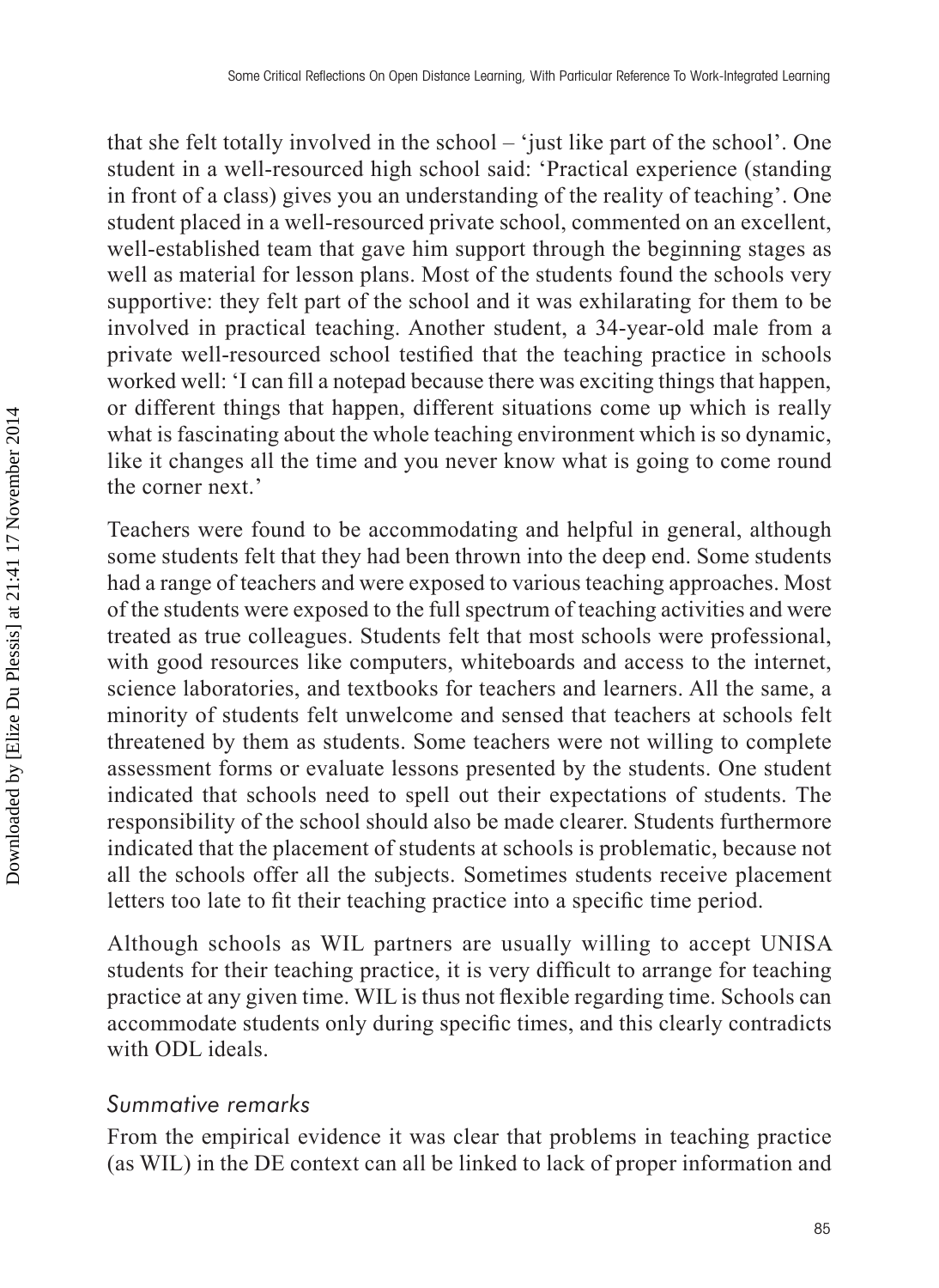clear guidelines. Importantly, however, the empirical evidence was distinctly positive and provided a clear verdict that teaching practice (as WIL) can indeed function successfully in the DE context, and specifically so if the following requirements are heeded to:

- Practical classroom needs are met.
- Teaching practice is intentional, organised and accredited.
- The placement, orientation and coaching of the student is effectively overseen.
- A constructive working environment is provided.
- There is open communication between the teaching practice co-ordinator and the student on any work-related issues involving the student.
- Work assessment forms on the student's performance are comprehensively completed.
- There are effective measures to ensure that students develop a truly integrated approach to learning through a combination of academic and work-related activities.
- The partnership between the school and UNISA is stipulated.

Importantly, all of these requirements point to DE provided WIL (as teaching practice) as a local, well-planned, highly structured and meticulously scheduled mode of learning, with hardly any nuances of 'openness' in the sense of being student-driven.

### **Discussion**

While WIL makes perfect sense in a DE setting, as already pointed out, the question is: Can WIL (as a 'closed', highly structured mode of learning) fit into the highly popular educational wrapper of ODL? Stated differently: Can OL and ODL conceptually incorporate WIL (by implication: teaching practice)? Bluntly phrased: Can an 'ODL institution' accommodate WIL? In our view, the answers to these questions are important for the trustworthiness of institutional and student identities, and the ensuing validity of students' and institutions' perceptions and expectations regarding 'open learning'.

Du Plessis's (2011:60–70) study of the key features and practical experiences of WIL in the DE context has brought us to the realisation that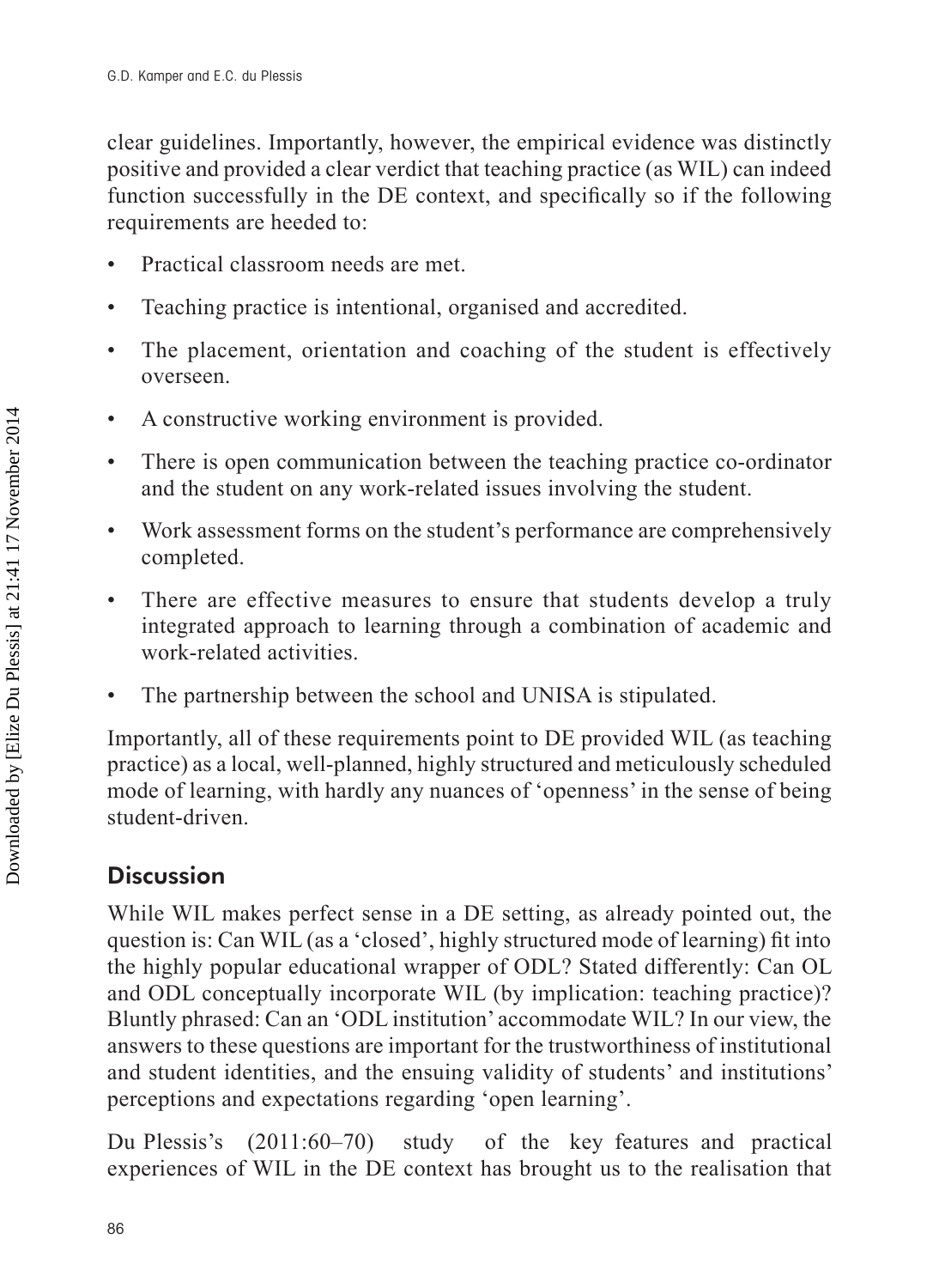the concept ODL has restricted application. It is clear from empirical evidence that WIL has highly structured, organised and scheduled features, which do not conform to the essence of ODL. The distinctive features of ODL and WIL have the following significant implications for institutional and student identities:

Frankly stated, during the WIL part of their learning, students of an ODL institution cannot be regarded as 'ODL students'. As pointed out, schools as partners can only accommodate students during specific times of the year. Viewing WIL participants as 'open' distance learners thus constitutes an untenable conceptual anomaly. Such anomaly is, however, absent when WIL is contemplated and practised in the flexible provider mode of DE (i.e. without undue promises and expectations about the 'openness' of learning).

Regarding institutional identity, a DE institution's branding as 'ODL institution' should be educationally responsible. The description suggests an institution that optimally accommodates distance students' choice in learning matters. If an institution cannot guarantee and provide such student-driven openness in its distance learning offerings, as evident from the institutions formal processes, systems and procedures (and students' complaints about these), it is unacceptable for such an institution to refer to itself as an 'ODL institution'. Nor is it acceptable to deviate from the crux of open learning, and use, as UNISA does (UNISA, 2008:1) a definition of ODL which is, in effect, a definition of best practice in DE:

[ODL is] *a multi-dimensional concept aimed at bridging the time, geographical, economic, social, educational, and communication distance between student and institution, student and academics, student and courseware and student and peers. Open distance learning focuses on removing barriers to access learning, flexibility of learning provision, student-centeredness, supporting students and constructing learning programmes with the expectation that students can succeed.*

Our considerations about the WIL-ODL anomaly sensitised us to a serious ethical concern. Like churches, educational institutions operate specifically in the realm of values and morality, and are thus particularly obliged towards rigorous self-reflection and undiluted honesty about real institutional identity, in order to avoid false learner and societal expectations about the institution. Taking the example of UNISA: Is this really an 'ODL institution', as it likes to refer to itself? Which of the 'open learning' criteria does UNISA meet to a satisfactory extent? Even if UNISA succeeds in overcoming the present huge challenge of successfully aligning all the different processes, systems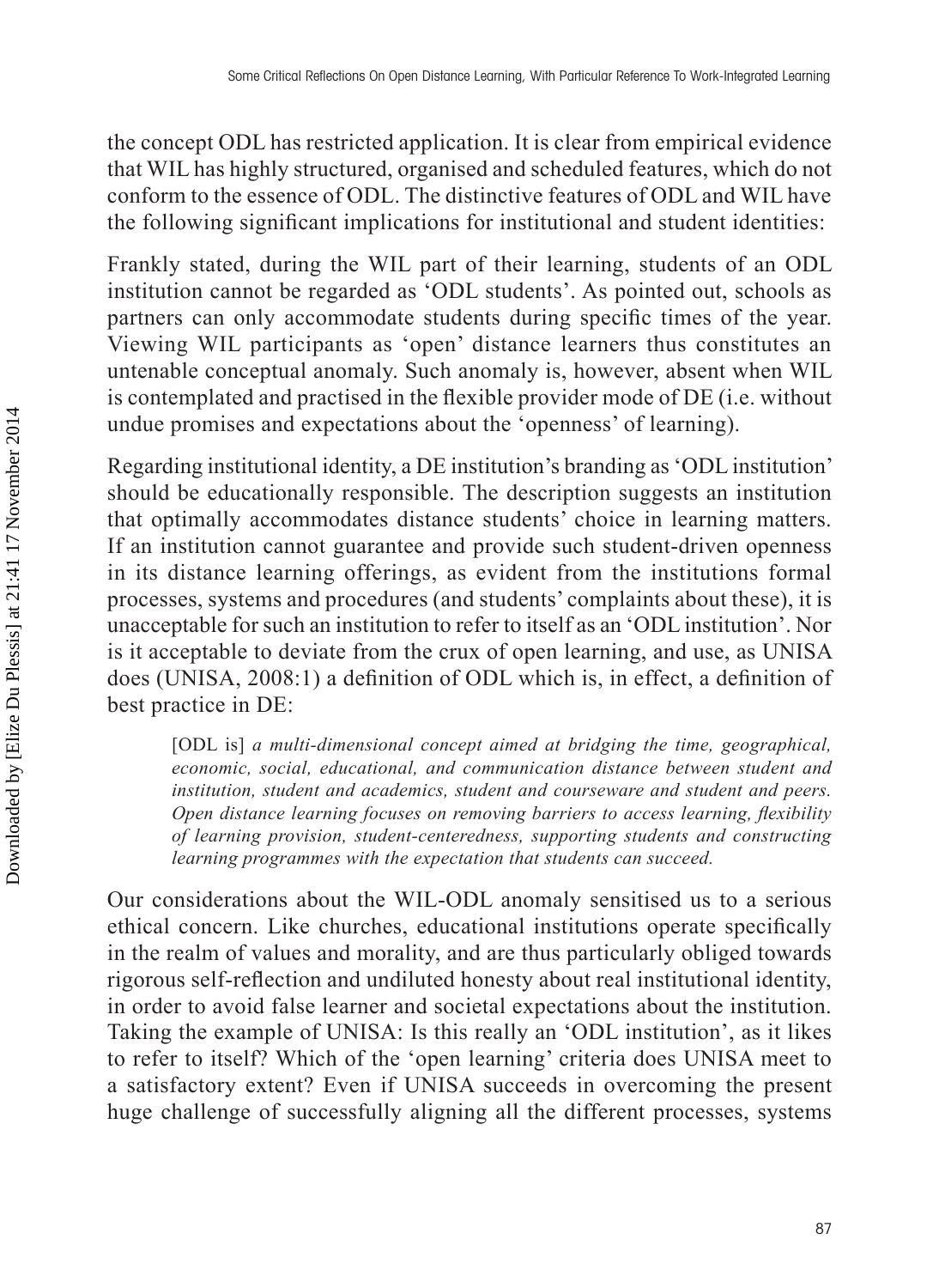and procedures (Prinsloo, 2011) in the interest of optimal service delivery, the idea of UNISA ever reaching the stage of 'student choice in content, time, place, pace of learning, method of instruction and nature of assessment' seems fictitious for many practical, societal and economic reasons. With reference to Garrison and Shale (1989) and Moore (1993), Wei (2010:49) indicates convincingly that the ODL notion may not be sustainable in under-developed and developing economic environments, for reasons of lacking professional and financial capacity:

So present-day ODL might undermine the two most distinguishing features of distance education: distance education as a means of extending access to education to those who might otherwise be excluded from an educational experience; and as delivering more educational opportunities to more people than ever before, and to do so at lower average cost.

Following on the above, a pertinent question remains: Why should a wellestablished DE institution like UNISA aspire to be an 'ODL institution'? Is this really what the students want? From our experience, we assume that students first and foremost expect high-quality service delivery (for which, in earlier days, UNISA earned a world class reputation as DE institution). We anticipate the students' plea to be: *Give us strong, efficient and effective distance education, and in our work and living spaces, we will define the openness of our learning ourselves.* 

Lastly, a remark about the term *open university.* This well-established concept in higher education is free from the conceptual tangles which the term 'ODL institution' creates, and denotes a university which should serve an entire country with optimal access to educational opportunities, specifically aimed at those who, for whatever reasons, cannot attend other universities. An open university has the following four key functions (Gaskell, 2008:83; Tait, 2008:7), and an institution like UNISA answers to each of them: building capacity, providing opportunities and social justice for individuals, changing the higher education system, and nation-building. WIL can and should be inherent in these features.

Restating the impetus that lead to this article, we are strongly of the view that DE and WIL constitute the proven, established and ideal conceptual frameworks for the design and implementation of teaching practice in the College of Education at UNISA. We likewise believe that the terms *ODL* and *ODL institution* are in urgent need of continued, rigorous conceptual and practical scrutiny.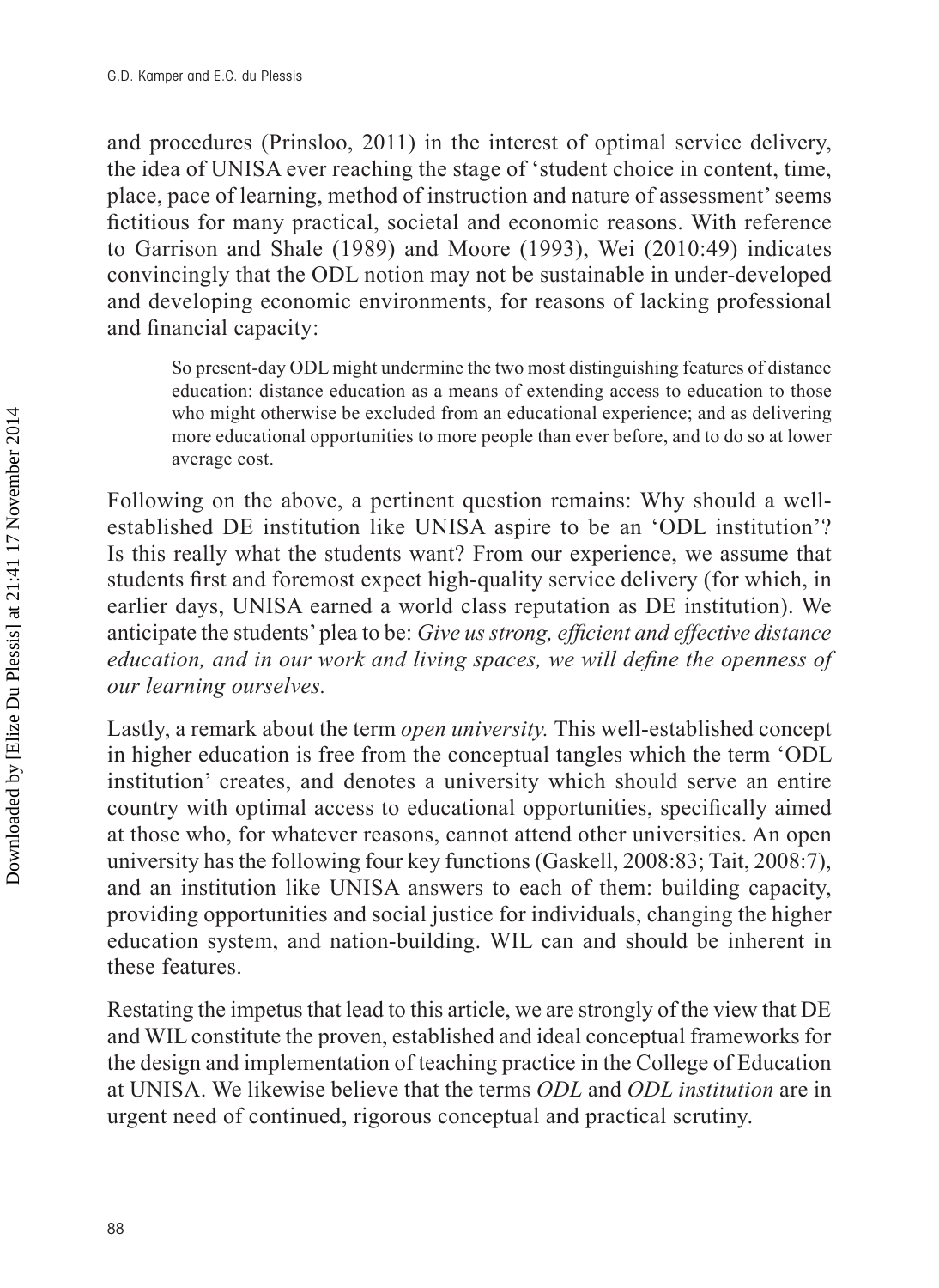#### **References**

- Aldridge, J., Fraser, B., and Ntuli, S. 2009. Utilising learning environment assessments to improve teaching practices among in-service teachers undertaking a distance-education programme. *South African Journal of Education* 29(2): 147-170.
- Allen, W. 2002. 'Improving the use of collaborative approaches within natural resource management'. [Online] Available at: http://nrm.massey.ac.nz/ changelinks/ ar.html (accessed on 23 August 2012).
- Bennet, K. 2005. Learning in the workplace: Applying theory to practice (and back again). Work-integrated learning symposium 2. Paper presented at the University of Technology, November 2006, Brisbane, Australia.
- Brewster, C., and Railsback, J. 2003. 'Building trusting relationships for school improvement: Implications for principals and teachers'. Available at: www. nwrel.org/request/2003sept/textonly.html (accessed on 23 August 2012).
- Bryk, A., and Schneider, B. 2002. *Trust in schools: A core resource for improvement.* New York: Russell Sage Foundation.
- Cooperrider, D.L., Whitney, D., and Stavros, J. 2003. *Appreciative Inquiry Handbook: The First in a Series of AI Workbooks for Leaders of Change.* Bedford Heights, OH: Lake Shore Communications.
- Cooperrider, D.L., and Whitney, D. 1999. *Appreciative inquiry*. San Francisco, CA: Berret-Koehler Communications.
- Du Plessis, E.C. 2011. A Mixed Method Study About The Experiences Of Students And Lecturers Of Work-integrated Learning In Teacher Education. *International Journal for e-Learning Security (IJeLS)* 1(1/2): 60-70. [Online] Available at: http://www.infonomics-society.org/IJeLS/Published%20papers.htm. (accessed on 22 October 2012).
- Gaskell, A. 2008. Rethinking the role of open and distance teaching institutions. *Open Learning* 23(2): 81–83.
- Gorsky, P., and Caspi, A. 2005. A critical analysis of transactional distance theory. *Quarterly Review of Distance Education* 6(1): 1–11.
- Higher Education Quality Committee (HEQC). 2008. Audit report, 12 May. Pretoria: Council on Higher Education (CHE).

Holmberg, B. 1989. *Theory and practice of distance education.* London: Routledge.

- Leibman, D., and El-Eini, A. 1996. 'The sustainability movement: Rhetoric or reality?' *Friends of the Earth*, September/October.
- Mackintosh, W., Waghid, Y., and Van Niekerk, D. 1997. *Open and distance learning*. Only study guide for PGDDE 1-3. Pretoria: University of South Africa.